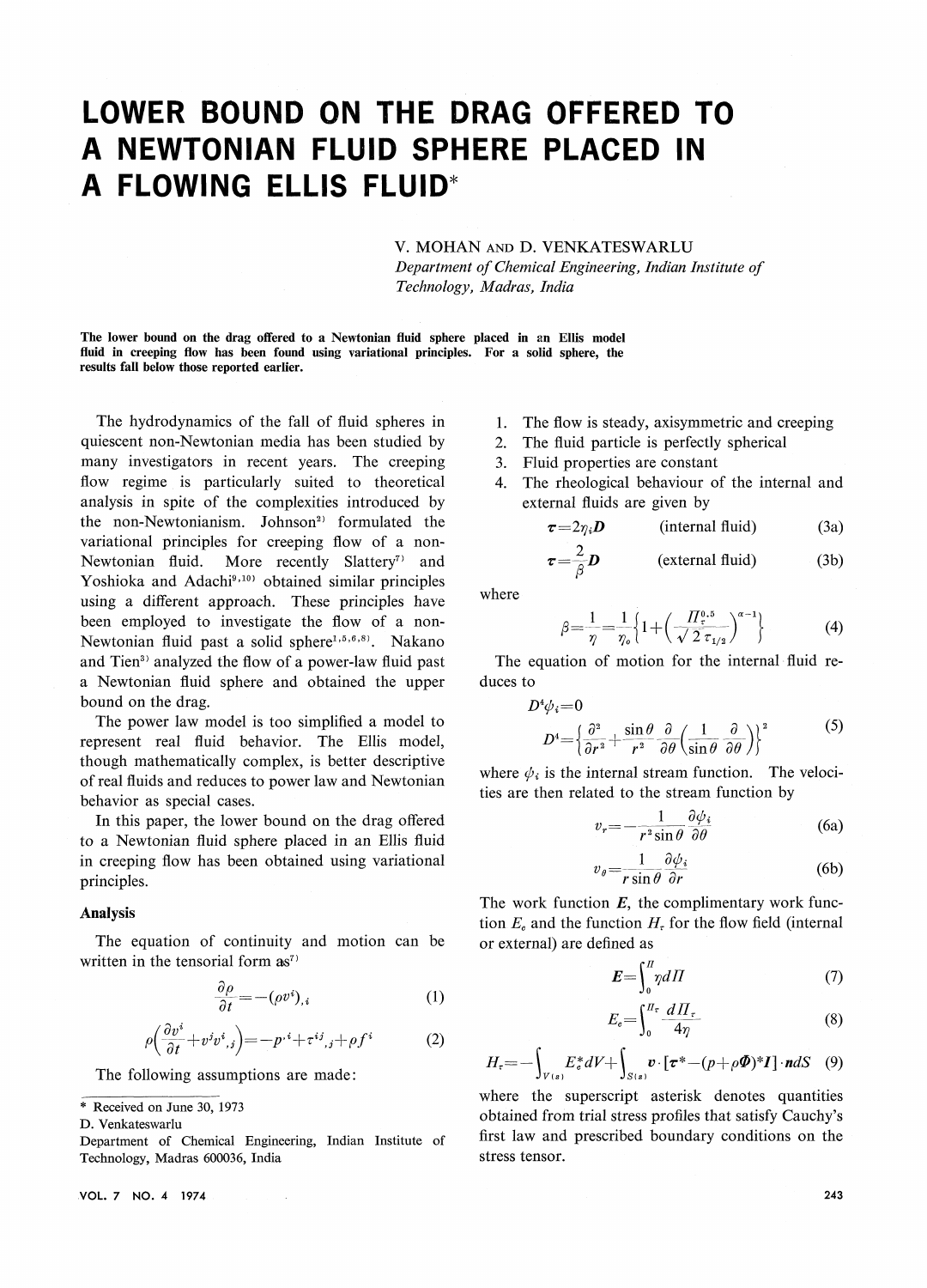It was shown?) that

$$
\int_{V} E dV \ge H_{\tau} \tag{10}
$$

The quantity  $tr(\tau \cdot D)$  can be related to E. For a Newtonian fluid,

$$
\text{tr}(\boldsymbol{\tau} \cdot \boldsymbol{D}) = 2\boldsymbol{E} \tag{11}
$$

and for Ellis fluids with  $\alpha \geq 1$ ,

$$
\operatorname{tr}(\boldsymbol{\tau} \cdot \boldsymbol{D}) \ge \frac{\alpha + 1}{\alpha} \boldsymbol{E} \tag{12}
$$

Using Eqs. (10) to (12),

$$
\int_{V_i} tr(\boldsymbol{\tau} \cdot \boldsymbol{D})_i dV + \int_{V_o} tr(\boldsymbol{\tau} \cdot \boldsymbol{D})_o dV
$$
\n
$$
\geq 2 \int_{V_i} E_i dV + \frac{\alpha + 1}{\alpha} \int_{V_o} E_o dV
$$
\n
$$
\geq 2(H_i)_i + \frac{\alpha + 1}{\alpha} (H_i)_o \tag{13}
$$

From a macroscopic energy and momentum balance it can be shown that

$$
V_{\infty}F_d = \int_{V_i + V_o} \text{tr}(\boldsymbol{\tau} \cdot \boldsymbol{D}) dV \qquad (14)
$$

The bound on  $V_{\infty}F_d$  can be obtained by maximising the expression to the right of the inequality (13) subject to the constraints given by the Eq. (5) and the set of boundary conditions

$$
(v_r)_i = (v_r)_o = 0 \t\t at r = 1 \t\t (15a)
$$

$$
(v_{\theta})_i = (v_{\theta})_o \qquad \qquad \text{at } r = 1 \qquad (15b)
$$

$$
(\tau_{r\theta})_i = (\tau_{r\theta})_o \qquad \qquad \text{at } r = 1 \qquad (15c)
$$

$$
(v_r)_i
$$
 and  $(v_\theta)_i$  remain finite as  $r \to 0$  (15d)

 $\tau \rightarrow 0$  as  $r \rightarrow \infty$  (15e)

It can be seen that the evaluation of  $H<sub>r</sub>$  given by Eq. (9) presents a major difficulty. The surface integral has to be calculated over the interface for the inside fluid, and over the interface and a sphere of radius infinity for the external fluid. Though the velocity is specified everywhere on the sphere of radius infinity, the actual velocity at the interface is not known. If the trial functions agree well with the actual field at least at the interface, the velocity at the interface  $v$  may be assumed to be  $v^*$ . However, this need not necessarily be so. The surface integral over the interface can be avoided by considering the sum  $(H_{\tau_i}+H_{\tau_0})$ . Because of Eqs. (15a) to (15c), the integrands in the surface integrals in Eq. (9) are continuous at the interface. Since the normal is radially outward for the fluid shpere, and inward for the external fluid, these integrals cancel in the evaluation of  $(H_{\tau_i}+H_{\tau_0})$ . Therefore It can be seen that the external fluid the external fluid the containers distribution of  $H$ , given by  $\frac{1}{2}$  (14)<br>  $E_4$ , (9) presents a noi be calculated over the interface and a sphere of  $\frac{(\tau_r)^2}{\tau_r/\omega t^2} = -Ax^a(1-z$ R was econv<sup>-1</sup>ring<br>  $\int_C B(x) \, dx$ <br>  $\int_C B(x) \, dx$ <br>  $\int_C B(x) \, dx$ <br>  $\int_C B(x) \, dx$ <br>  $\int_C B(x) \, dx$ <br>  $\int_C B(x) \, dx$ <br>  $\int_C B(x) \, dx$ <br>  $\int_C B(x) \, dx$ <br>  $\int_C B(x) \, dx$ <br>  $\int_C B(x) \, dx$ <br>  $\int_C B(x) \, dx$ <br>  $\int_C B(x) \, dx$ <br>  $\int_C B(x) \, dx$ <br>  $\int_C B(x) \, dx$ <br>  $\int_C B(x) \, dx$ <br>  $\int_C B$ 

$$
(H_{\tau})_i + (H_{\tau})_o = -\int_{V_i + V_o} E_{\sigma}^* dV
$$
  
+ 
$$
\int_{S_{\{\tau = \infty\}}} v \cdot [\tau^* - (p + \rho \Phi)^* I] \cdot n dS
$$
 (16)

From Eq. (13),

$$
\int_{V_i} \text{tr}(\boldsymbol{\tau} \cdot \boldsymbol{D})_i dV + \int_{V_o} \text{tr}(\boldsymbol{\tau} \cdot \boldsymbol{D})_o dV \ge 2H_{\tau_i} + \frac{\alpha + 1}{\alpha} H_{\tau_o}
$$
\n
$$
\ge \frac{\alpha + 1}{\alpha} (H_{\tau_i} + H_{\tau_o}) = H \text{ for } \alpha \ge 1 \quad (17)
$$

Inequality (17) gives the bound on the lower bound for the total energy dissipation rate. Combining Eqs. (14), (16) and (17),

From Eq. (13),  
\n
$$
\int_{y_{s}} tr(\tau \cdot \mathbf{D})_{s} dV + \int_{y_{s}} tr(\tau \cdot \mathbf{D})_{s} dV \geq 2H_{z_{t}} + \frac{\alpha + 1}{\alpha} H_{z_{s}}
$$
\n
$$
\geq \frac{\alpha + 1}{\alpha} (H_{z_{t}} + H_{z_{0}}) = H \text{ for } \alpha \geq 1 \quad (17)
$$
\nInequality (17) gives the bound on the lower bound  
\nfor the total energy dissipation rate. Combining  
\nEqs. (14), (16) and (17),  
\n
$$
V_{\infty}F_{d} \geq \frac{\alpha + 1}{\alpha} \left[ - \int_{y_{s} + y_{s}} E_{s}^{*} dV + \int_{y_{s} - y_{s}} \int_{z} E_{s}^{*} dV + \int_{y_{s} - y_{s}} \int_{z} e^{x_{s}} - (p + \rho \Phi)^{*} I \cdot \mathbf{n} dS \right] = H \quad (18)
$$
\nFor evaluating the right side of inequality (18), trial  
\nextra-stress functions are assumed for the flow fields.  
\nFor the internal fluid the stream function is chosen  
\nto be of the form  
\n
$$
\phi_{1}^{*} = (C_{1}r^{2} + C_{2}r^{3} + C_{3}r^{4})(1 - z^{2})V_{\infty} a^{1} \quad (19)
$$
\nThis is equivalent to assuming the extra stress dis-  
\ntributions to be of the form  
\n
$$
(\tau_{s0})_{t}^{*} = (\tau_{s0})_{t}^{*} = \frac{\eta_{1}V_{\infty}}{\alpha} (2C_{2} + 6C_{s}r)(1 - z^{2})^{1/2} \quad (20)
$$
\n
$$
(\tau_{s0})_{t}^{*} = (\tau_{s0})_{t}^{*} = \frac{\eta_{1}V_{\infty}}{\alpha} (2C_{4} + 8C_{s}r)z \quad (21)
$$
\nBy the condition  $(v_{s})_{t}^{*} \text{ equals zero at } r = 1$ ,  
\n
$$
C_{1} + C_{2} + C_{3} = 0 \quad (23)
$$
\nSubstituting Eq. (19) into Eq. (5),  
\n
$$
\frac{(\tau_{s0})_{s}^{*}}{\eta_{s}V_{\infty}/a} = -A x^{n} (1
$$

For evaluating the right side of inequality (18), trial extra-stress functions are assumed for the flow fields. For the internal fluid the stream function is chosen to be of the form

$$
\phi_1^* = (C_1r^2 + C_2r^3 + C_3r^4)(1 - z^2)V_{\infty}a^2 \tag{19}
$$

This is equivalent to assuming the extra stress distributions to be of the form

$$
(\tau_{r\theta})_i^* = \frac{\eta_i V_{\infty}}{a} (2C_2 + 6C_3 r)(1 - z^2)^{1/2}
$$
 (20)

$$
(\tau_{\theta\theta})_i^* = (\tau_{\phi\phi})_i^* = \frac{\eta_i V_{\infty}}{a} (2C_2 + 4C_3 r)z \tag{21}
$$

$$
(\tau_{rr})^*_{i} = -\frac{\eta_i V_{\infty}}{a} (4C_2 + 8C_3 r) z \tag{22}
$$

By the condition  $(v_r)^*$  equals zero at  $r=1$ ,

$$
C_1 + C_2 + C_3 = 0 \tag{23}
$$

Substituting Eq. (19) into Eq. (5),

$$
C_2=0 \tag{24}
$$

$$
\frac{(\tau_{r\theta})_o^*}{\gamma_o V_{\infty}/a} = -Ax^B(1-z^2)^{1/2} \tag{25}
$$

$$
\frac{(\tau_{rr})^*_{o}}{\eta_o V_{\infty}/a} = -(Cx^p + C'x^p)z \tag{26}
$$

$$
\frac{(\tau_{\theta\theta})_o^*}{\eta_o V_{\infty}/a} = -(Fx^p + F'x^B)z\tag{27}
$$

$$
\frac{(\tau_{\phi\phi})_o^*}{\eta_o V_{\infty}/a} = -(Ex^p + E'x^p)z\tag{28}
$$

It can be shown by substituting the extra stress distribution into the equation of motion and equating

$$
\frac{\partial^2 (p + \rho \Phi)^*_{o}}{\partial x \partial \theta} = \frac{\partial^2 (p + \rho \Phi)^*_{o}}{\partial \theta \partial x}
$$
(29)

that 
$$
E=F
$$
 (30)

$$
E'=F'
$$
 (31)

$$
D=2 \tag{32}
$$

$$
C' = (B-1)A + F'
$$
\n<sup>(33)</sup>

It is arbitrarily assumed that  $B=4$ , its value for the Newtonian case. The boundary condition Eq. (15c)

## 244 JOURNAL OF CHEMICAL ENGINEERING OF JAPAN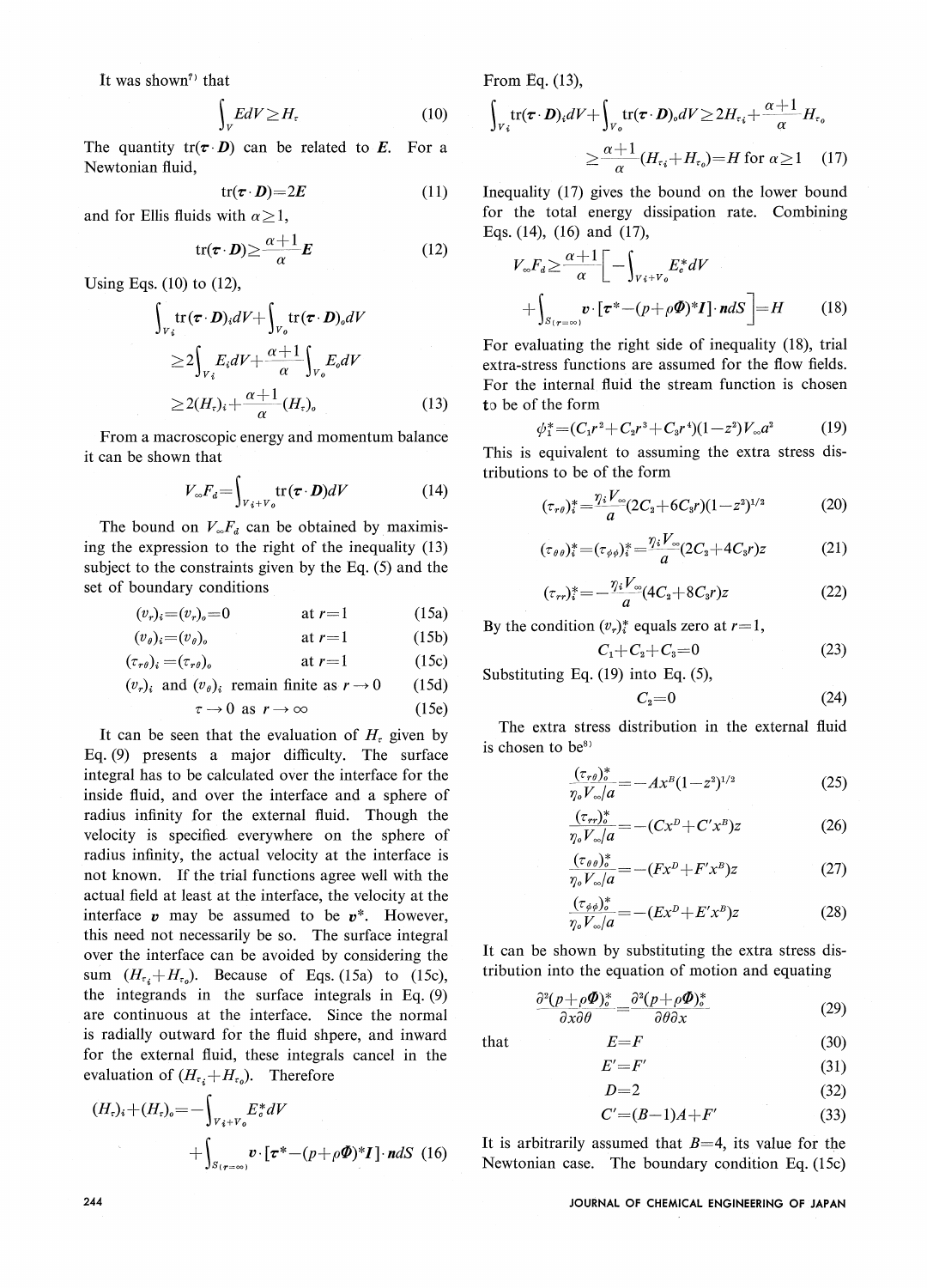reduces to

$$
A=6C_1X\tag{34}
$$

where

$$
\mathbf{y} = (1, 0, 0)
$$

$$
X = \eta_i / \eta_o \tag{33}
$$

The bound on the lower bound on  $V_{\infty}F_d$  can now be obtained by maximizing  $H$  given by Eq. (18) subject to the equality constraints given by Eq. (23), (24) and (30) through (34). Four of the twelve constants appearing in the trial functions are to be chosen to maximize  $H$ .

## Evaluation of  $H_{\tau_i}+H_{\tau_o}$

Using Eqs. (8) and (20) through (24), it can be shown that, for the internal fluid

$$
-\int_{V_i} E^*_c dV = -16C_1^2 \pi \eta_i V_\infty^2 a \tag{36}
$$

For the external fluid, Eqs. (8), (25) through (28) and (30) through (34) can be combined to yield

$$
-\int_{V_o} E_e^* dV = -\frac{1}{2} \pi \eta_o V_{\infty}^2 d \Big|_{-1}^1 \Big|_0^1
$$
  

$$
\{1 + 2(N_1 \overline{H}_e^{*0.5})^{(\alpha - 1)}/(\alpha + 1)\} \overline{H}_e^* x^{-4} dx dz \qquad (37)
$$

where

$$
\begin{array}{ccc}\n\overline{H}_r^*=& x^8[2A^2(1-z^2)+z^2(C'^2+2F'^2)]&\phantom{F}_{LL}=\left(\frac{z_+-z}{3+3X}\right)\left(\frac{z_+}{2\alpha}+x^6z^2(2CC'+4FF')+x^4z^2(C^2+2F^2)\right.\\&\phantom{F}_{LL}=& (38)&\phantom{F}_{RL}=& (1,N_1\neq 0\\ \end{array}
$$

Substituting the trial extra-stress function in the equation of motion, the trial pressure distribution in the external fluid is obtained as

$$
\frac{(p+\rho\Phi)_o^*}{\eta_o V_\infty/a} = -z\{(A+F')x^4 + Fx^2\} \tag{39}
$$

The surface integral in Eq.  $(18)$  can now be evaluated. Making use of the fact that on the sphere of radius infinity the velocity is that of the undisturbed fluid and that the normal is radially outward, it can be shown that

$$
\int_{S(r=\infty)} \boldsymbol{v} \cdot [\boldsymbol{\tau}^* - (p + \rho \boldsymbol{\varPhi})^* \boldsymbol{I}] \cdot \boldsymbol{n} dS = \frac{4}{3} (F - C) \pi \eta_o V_{\infty}^2 a
$$
\n(40)

Combining Eqs. (18), (36), (37) and (40),

$$
V_{\infty}F_d \ge \frac{\alpha+1}{\alpha} \left[ \frac{4}{3}(F-C) - 16C_1^2X - R/2 \right] \pi \eta_{\circ} V_{\infty}^2 a \tag{41}
$$

where

$$
R = \int_{-1}^{1} \int_{0}^{1} \{1 + 2(N_1 \overline{H}_{\tau}^{*0.5})^{(\alpha - 1)}/(\alpha + 1)\} \overline{H}_{\tau}^{*} x^{-4} dx dz \quad (42)
$$

The drag coefficient  $C_d$  and the Reynolds number Re are defined as

$$
C_d = \frac{2F_d}{\pi a^2 \rho V_{\infty}^2} \tag{43}
$$

$$
Re = \frac{2aV_{\infty}\rho}{\eta_o} \tag{44}
$$

Equation (41) is reduced to

VOL. 7 NO. 4 1974 245

$$
Y = \frac{C_d Re}{24} \ge \frac{\alpha + 1}{6\alpha} \left\{ \frac{4}{3} (F - C) - 16 C_1^2 X - \frac{R}{2} \right\} \tag{45}
$$

where  $R$  is defined by Eq. (42).

## Solution

 A numerical technique is employed to evaluate the maxima of the expression on the right of the inequality (45). A search is made on the four variables  $C_1$ ,  $C$ ,  $F$  and  $F'$  using the method of Rosenbrock<sup>4)</sup>. The maxima so obtained give the lower bound on Y. Values of the lower bound  $Y_{LB}$  are obtained to a convergence of  $10^{-5}$ .

## Analytical Solution

 For the following two limiting cases, the maximum of the right side of inequality (45) and the constants  $C_1$ , C, F and F' can be obtained analytically.  $(i)$   $N_1=0$ 

$$
C_1=1/(4X+1)
$$
  
\n
$$
C=-(3X+2)/(X+1)
$$
  
\n
$$
F=-C/2
$$

 $(46)$ 

 $(47)$ 

and  $F'=-6C_1X$ 

$$
Y_{\scriptscriptstyle LB} {=} \Big(\frac{2{+}3X}{3{+}3X}\Big)\!\Big(\frac{\alpha{+}1}{2\alpha}\Big)
$$

(ii) 
$$
\alpha=1, N_1\neq 0
$$
  
\n $C_1=1/\{4(2X+1)\}\$   
\n $C=-(3X+1)/(2X+1)$   
\n $F=-C/2$  (48)

and  $F'=-6C_1X$ 

$$
Y_{LB} = (1+3X)/(3+6X) \tag{49}
$$

The values of  $C_1$ ,  $C_2$ ,  $F$  and  $F'$  given by Eq. (48) are used to start the Rosenbrock search for the non-Newtonian case.

#### **Discussion**

**Figure 1** is a plot of the variation of  $Y_{LB}$  with the viscosity ratio X, and indicates that  $10^{-2} \le X \le 10^{3}$ is a sufficient range for theoretical investigation. This range corresponds to the variation of the fluid particle behavior from that of a bubble to that of a solid sphere.

 $V_x F_z \ge \frac{\alpha + 1}{\alpha} \left[ \frac{4}{3} (F - C) - 16 C_1^2 X - R/2 \right] \pi r_0 V^2 a$  (41) behavior from that of a bubble to that of a solid<br>sphere.<br>Were  $R = \int_{-1}^{1} \int_{0}^{1} (1 + 2(N_2 H_*^{n.0})^{(n-1)} / (\alpha + 1)) H^* x^{-4} dx dz$  (42) In Fig. 2 is plotted the var In Fig. 2 is plotted the variation of the lower bound with the Ellis parameter  $\alpha$ . The results of Hopke and Slattery<sup>1)</sup> for a solid sphere fall above those of the present investigation for a viscosity ratio of  $10<sup>3</sup>$ . However, since the trial stress function chosen by Hopke and Slattery is a particularisation of that assumed in the present work, their results should have been lower.

Figures 3 and 4 show the effect of the Ellis parameters  $N_1$  and  $\alpha$  on the bound. Four limiting cases arise.

$$
\mathbf{u}^{\mathrm{m}}
$$

 $\overline{\mathcal{L}}$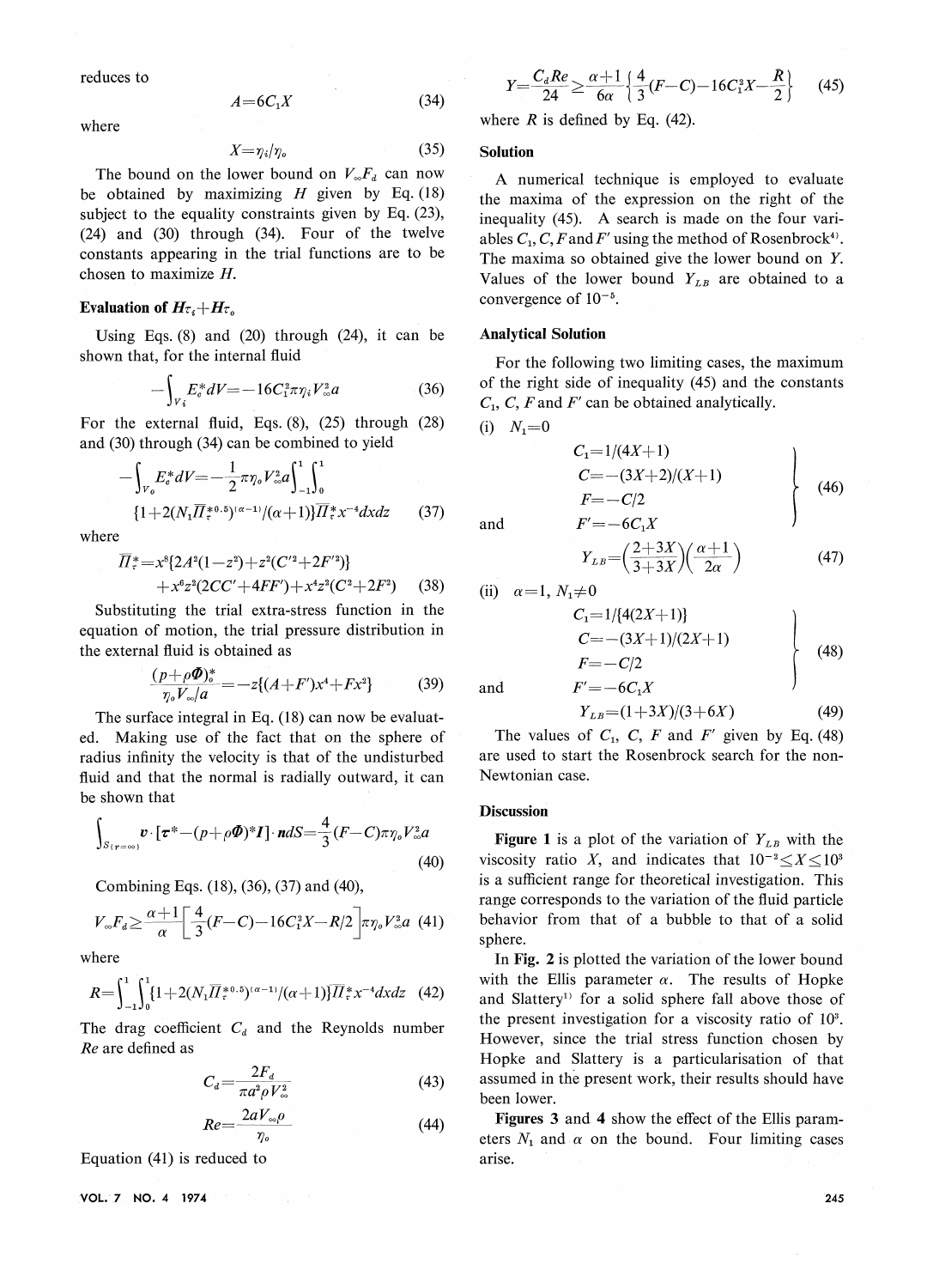

Fig. 1 Lower bound on drag versus viscosity ratio



Fig. 2 Lower bound on drag versus  $\alpha$  for various values of X



Fig. 3 Effect of Ellis parameters  $N_1$  and  $\alpha$  on the lower bound



Fig. 4 Behavior of the lower bound for large values of  $N_1$ 

1)  $N_1 \rightarrow 0$ ,  $\alpha \neq 1$ .

The bound approaches that given by Eq. (47). Though for  $N_1=0$  the fluid behavior is Newtonian, the bound for  $\alpha \neq 1$  does not correspond to the Newtonian value (Fig. 3). This is because a boundon-bound is obtained for  $\alpha \neq 1$ , and this value is less than the bound on Y.

2)  $N_1 \rightarrow 0$ ,  $\alpha \rightarrow 1$ .

The bound given by Eq. (47) tends to the Newtonian value  $(2+3X)/(3+3X)$  as  $\alpha \rightarrow 1$ . The bound for a Newtonian fluid is obtained by taking the limit as  $N_1 \rightarrow 0$  and then taking the limit as  $\alpha \rightarrow 1$  (Fig. 3). 3)  $N_1 \neq 0$ ,  $\alpha = 1$ .

Though  $\alpha = 1$  represents a Newtonian fluid, the fluid viscosity given by Eq. (4) is  $\eta_o/2$ . For this fluid, the viscosity ratio and the Reynolds number are given by

 $X_o = \eta_i/(\eta_o/2) = 2X$ 

and

$$
Re_o = 2aV_{\infty}\rho/(\eta_o/2) = 2Re \tag{50}
$$

Therefore,

$$
Y_o = C_d Re_o/24 = 2(C_d Re/24) = 2Y \tag{51}
$$

This limiting case gives  $Y = Y_o/2$  where  $Y_o$  is the value of Y for a Newtonian fluid with  $X_0 = 2X$ . For the specific case  $X=1$  (or  $X_0=2$ ),  $Y_0=(2+3X_0)/$  $(3+3X_0)=8/9$ . The limiting value shown in Fig. 3 indicates that  $Y_{\alpha=1} = Y_o/2 = 4/9$ .

$$
4) \quad N_1 \rightarrow \infty.
$$

It can be shown that for large  $N_1$ , the fluid behaves as a power-law fluid with

$$
\eta = K(2H)^{(n-1)/2} \tag{52}
$$

where  $n=1/\alpha$  and  $K=\eta_0(2N_1^2)^{(1-\alpha)/2\alpha}(V_{\infty}/a)^{(1-\alpha)/\alpha}$ 

Further, the bound on  $Y$  can be related by

$$
Y_{LB} = (Y_{LB})_p (N_1/\sqrt{2})^{(1-\alpha)/\alpha} \tag{53}
$$

Equation (53) suggests that a log-log plot of  $Y_{LR}$ versus  $N_1$  is linear for large  $N_1$  with a slope  $(1-\alpha)/\alpha$ . This linear asymptote is shown in Fig. 4. It passes through the point  $(\sqrt{2}, (Y_{LB})_p)$  which gives the lower bound on  $Y$  for the power-law fluid flow past a solid sphere.

### **Conclusions**

1) The lower bound on the drag offered by a fluid sphere placed in an Ellis fluid in creeping flow has been found for the first time.

2) For  $\alpha \rightarrow 1$ , Newtonian behavior is observed. For  $N_1 \rightarrow \infty$ , power-law behavior is approached.

#### Acknowledgment

One of the authors (V.M.) wishes to acknowledge the financial assistance provided by the Indian Institute of Technology, Madras, and the Council of Scientific and Industrial Research, India

#### Nomenclature

| a           | = radius of the spherical particle               | [cm]      |
|-------------|--------------------------------------------------|-----------|
|             | A, B, C, C' = constants in Eq. (25) through (28) | $\vdash$  |
|             | $C_1, C_2, C_3 =$ constants in Eq. (19)          | $\vdash$  |
| $C_d$       | $=$ drag coefficient                             | $\Box$    |
| D           | $=$ constant in Eqs. (26) through (28)           | $\vdash$  |
| D           | $=$ rate-of-deformation tensor                   | [1/sec]   |
| E, E'       | $=$ constants in Eq. (28)                        | $[-]$     |
| E           | $=$ work function defined in Eq. (7)             | [erg/sec] |
| $E_c$       | $=$ complementary work function defined          |           |
|             | in Eq. $(8)$                                     | [erg/sec] |
| $f_{\it i}$ | $=$ body force                                   | fcm/sec21 |

JOURNAL OF CHEMICAL ENGINEERING OF JAPAN